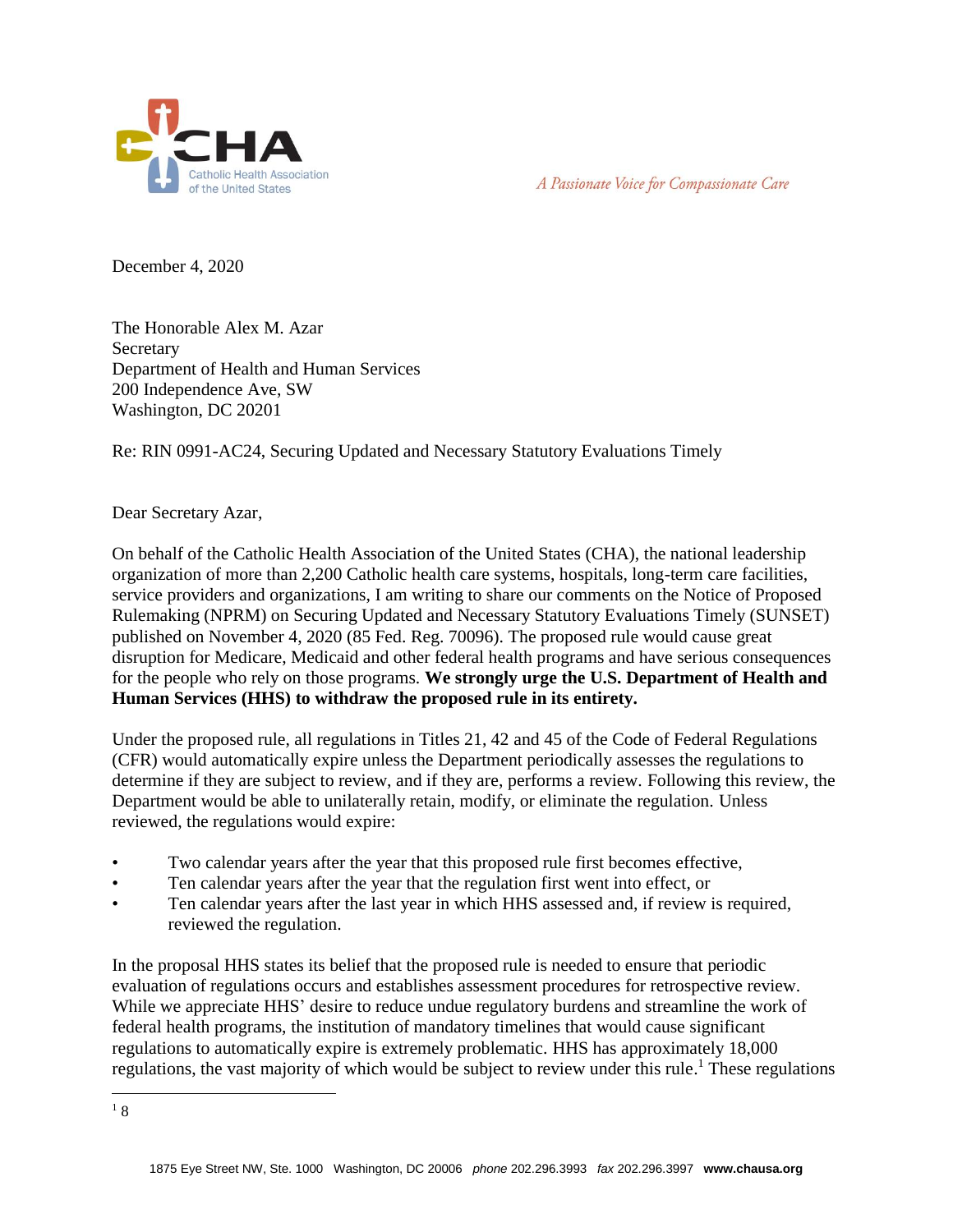The Honorable Alex M. Azar December 4, 2020 Page 2 of 4

encompass a massive range of topics and affect a huge number of providers, beneficiaries and citizens. This was indicated by the broad representation of testifiers during the call convened by the Department on November 23, 2020, and shows that robust public input is critical.

The proposed rule would create a significant administrative burden for HHS that would divert resources from critical work, including efforts to address the COVID-19 pandemic. HHS itself estimates that the proposed rule would cost nearly \$26 million dollars over 10 years, needing 90 full-time staff positions to undertake the required reviews.<sup>2</sup> Within the first two years,  $HHS$ estimates the need to assess at least 12,400 regulations that are over 10 years old.<sup>3</sup> However, these estimates likely underestimate the time and money involved in the review process, and do not accurately account for complications that may arise.

Furthermore, the pandemic has shown the importance of health care, public health and human services programs administered by HHS and any additional burdens placed on agency staff should be considered. Complying with the proposed rule is likely to hamper HHS's ability to focus on the administration of current programs, to issue new regulations and appropriately review current regulations that need modification. The Department should instead utilize staff and resources to strategically promote the health and well-being of the American people, providers and communities that rely on program administered by HHS.

Regulations play an important role in implementing HHS policies and programs relied upon by our nation's people. For example, regulations implement safety net programs such as Medicaid and the Children's Health Insurance Program (CHIP), which provide health coverage for over 75.5 million people, including 36.6 million children. A strong regulatory framework provides states the clarity they need to run these programs on a day-to-day basis, gives providers and managed care plans guidance as to their obligations, and explains to beneficiaries what their entitlement means. If regulations were to simply disappear, the programs and millions of people would suffer. In addition, several regulations implementing important parts of the Affordable Care Act approaching their ten-year anniversary would be subject to the proposed rule, including the Medicaid cost-sharing rule.

Older Americans would also be vulnerable were this proposal to be finalized. For instance, many Medicare Advantage (MA) and Part D marketing regulations protect Medicare beneficiaries from misleading and high-pressure marketing tactics that could result in enrollment in an inappropriate or inadequate health plan or result in the purchase of unnecessary ancillary products or services. A substantial number of these regulations were established shortly after the passage of the Medicare Modernization Act with the core marketing regulations finalized in

 $\overline{a}$ 

<sup>5</sup> Federal Register. 70112

<sup>2</sup> 85 Fed. Reg. 70116.

<sup>&</sup>lt;sup>3</sup> 85 Fed. Reg. 70112. To be specific, HHS states that "because the Department estimates that roughly five regulations on average are part of the same rulemaking, the number of Assessments to perform in the first two years is estimated to be roughly 2,480." *Id.*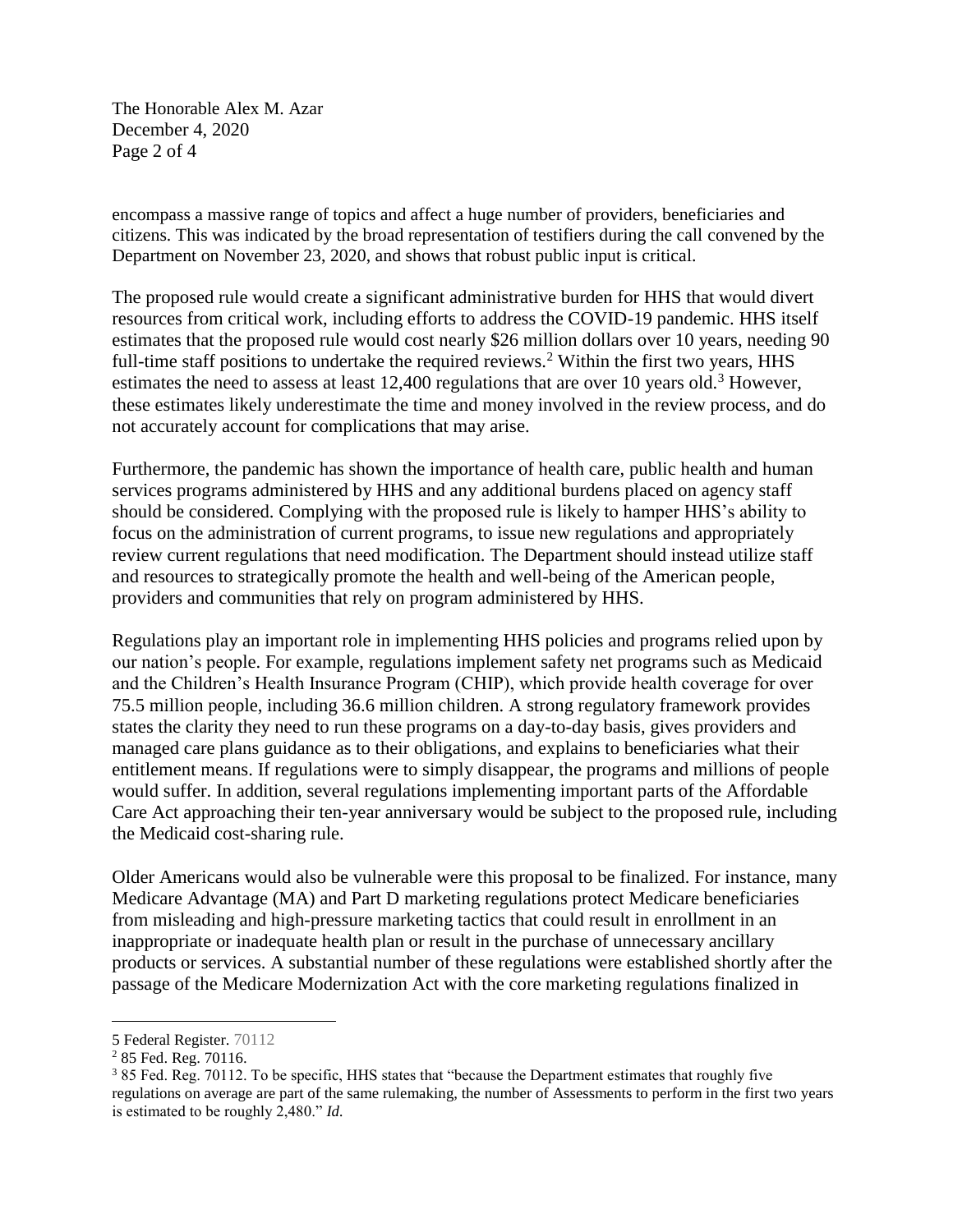The Honorable Alex M. Azar December 4, 2020 Page 3 of 4

 $\overline{a}$ 

2008, well beyond the 10-year timeline contemplated by this rule, and remain just as vital today as when they were adopted.

The proposed rule would create legal uncertainty regarding the validity and enforceability of these and thousands of other regulations throughout the review process. In many cases, the underlying laws would still exist even if the regulations expire, leaving providers, states, beneficiaries and other stakeholders without clear guidance on how to implement provisions of the underlying laws.

HHS asserts in the proposal that automatic expiration dates give it the incentive necessary to conduct regular assessments of existing regulations and comply with the Regulatory Flexibility Act (RFA). Indeed, HHS agencies already commonly update regulations when needed. For example, in 2002 the Centers for Medicare & Medicaid Services (CMS) promulgated new regulations implementing statutory changes to Medicaid managed care.<sup>4</sup> Further, the RFA requires each agency to publish "a plan for the periodic review of the rules issued by the agency which have or will have a significant economic impact upon a substantial number of small entities."<sup>5</sup> Nothing in the law authorizes agencies to retroactively impose a blanket expiration date to rescind duly promulgated regulations.

The proposal is also at odds with the Administrative Procedure Act's (APA) requirements for rulemaking, which include clear procedures and standards for agencies seeking to modify or rescind a rule. The APA requires agencies to go through the same rulemaking process to revise or rescind a rule as they would for a new rule, with public notice and the opportunity to comment.<sup>6</sup> While federal agencies clearly can include sunset dates in regulations and amend existing regulations, the proposed rule seeks to amend thousands of separate, distinct rules across HHS in a single stroke. The proposal is at odds with the APA's requirements that review of an existing rule take place on an individual basis, requiring specific fact-finding relevant to the individual rule that the agency wants to amend. It does not provide a meaningful opportunity for the public to comment on potential changes to specific regulations. If notice-and-comment rulemaking is necessary to create a regulation, it is also necessary to modify or delete a regulation.

<sup>4</sup> CMS, *Medicaid Program; Medicaid Managed Care: New Provisions,* RIN 0938–AK96, 67 Fed. Reg. 40989 – 41116 (June 14, 2002), [https://www.cms.gov/Regulations-and-Guidance/Regulations-and-](https://www.cms.gov/Regulations-and-Guidance/Regulations-and-Policies/QuarterlyProviderUpdates/downloads/cms2104f.pdf)[Policies/QuarterlyProviderUpdates/downloads/cms2104f.pdf.](https://www.cms.gov/Regulations-and-Guidance/Regulations-and-Policies/QuarterlyProviderUpdates/downloads/cms2104f.pdf)

<sup>5</sup> 5 U.S.C. 610(a) (In the case of the RFA, periodically is defined as 10 years, unless such review is not feasible, in which case the review can be extended another 5 years).

<sup>6</sup> 5 U.S.C. § 551(5);*see also* Maeve P. Carey, Specialist in Government Organization and Management, *Can a New Administration Undo a Previous Administration's Regulations?*, Congressional Research Service (Nov. 21, 2016), <https://fas.org/sgp/crs/misc/IN10611.pdf> ("In short, once a rule has been finalized, a new administration would be required to undergo the rulemaking process to change or repeal all or part of the rule."); Office of Information and Regulatory Affairs, Office of Management and Budget, The Reg Map 5 (2020) (noting that "agencies seeking to modify or repeal a rule" must follow the same rulemaking process they would under the APA).